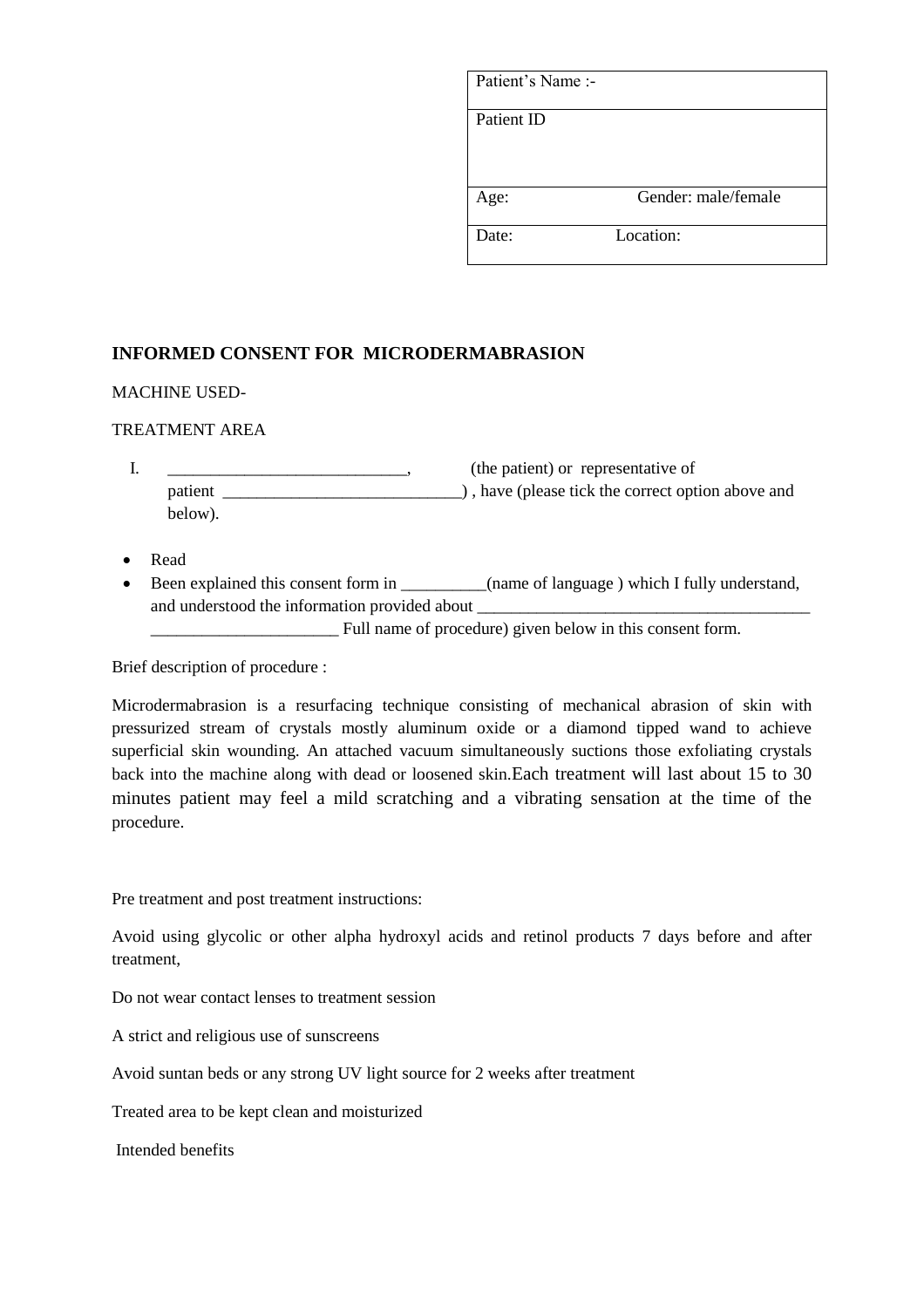Microdermabrasion is used to treat light scarring, discoloration, sun damage, eliminating age spots, blackheads, for treating enlarged pores, fine lines and wrinkles and more often for a refreshed appearance.

I understand that all procedures carry certain risks. The potential risks and complications from the procedure are:

There may be mild discomfort, redness or swelling which will subside shortly. Later, the skin may be dry and flaky for several days and more sensitive to sun exposure. Other possible side effects may be bruising, stinging, tenderness and lightening or darkening of skin.

I have been explained the implications of not undergoing this procedure and the alternative methods of treatment like chemical peels, fractional lasers, microneedle RF and dermarollers.

#### COST AND PAYMENT POLICY:

I have been explained about the cost of each session which is Rs\_\_\_\_

I am going to pay per session / package basis. Package if opted for includes minimum number of sessions and I have to pay accordingly if any additional sessions or treatments are required.

I am now aware of the intended benefits, possible risks & complications, and available alternatives to the said procedure. I am also aware that results of any procedure can vary from patient to patient and I declare that no guarantees have been made to me regarding success of this procedure. I am aware that while majority of patients have an uneventful procedure and recovery, few cases may be associated with complications. I am aware of the common risks and complications associated with this procedure and understand that it is not possible to list all possible risks and complications of any procedure.

I also understand that sometimes a planned procedure may need to be postponed or cancelled if patients clinical condition demands or due to any unforeseen technical reason. I am also aware that I can withdraw my consent at any point of time at my own risk and consequences, by submitting the withdrawal in writing.

I understand that if medical exigencies demand, further or alternative procedural measures may need to be carried out and in such case there may be difference in the planned and actual procedure.

I am now also aware that during the course of this procedure, the doctor will be assisted by medical and paramedical team, and that the doctor may seek consultation/assistance from relevant specialists if the need arises.

I agree to observing, photography (Still/video/televising) of the procedure ( including my diagnosis /reports pathology, radiology, etc)for academic /medical/medico-legal purposes , provided my identity is not revealed by such acts. I also agree to my clinical details being shared for scientific publications if my identity is not disclosed.

I am also aware of the expected course after the procedure and the post procedural care to be taken .

I declare that I have received  $&$  fully understood the information provided in this consent form, that I have given an opportunity to ask questions relating to my alignment, the procedure being performed, its risks, consequences, alternatives, potential; complications and intended benefits and recovery and that all my